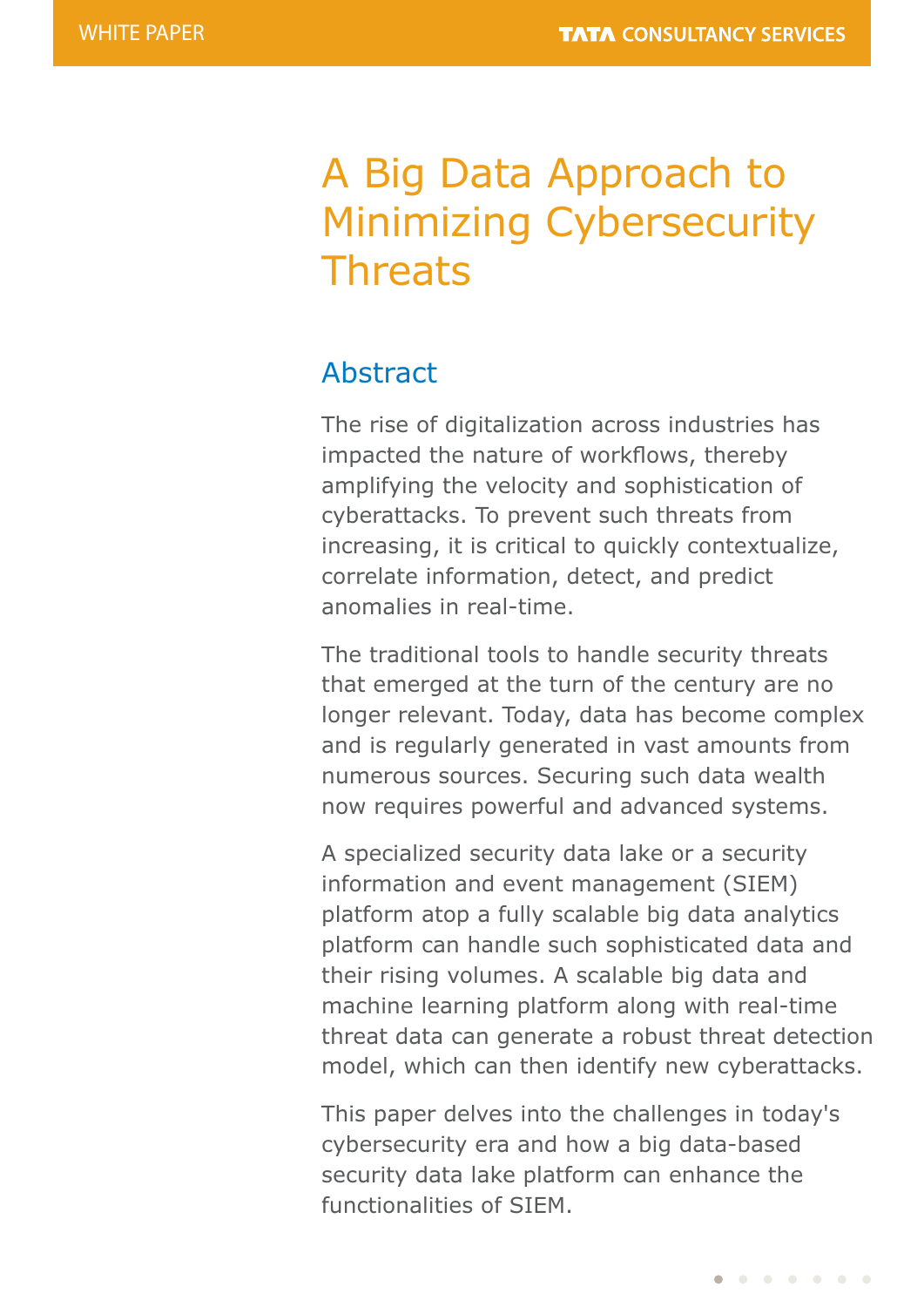#### Precursors to the future

Data is generated 24/7 from multiple sources—intrusion detection and prevention systems, firewalls, routers, antivirus, hotspot, and more—in different formats, and in gigabytes or terabytes<sup>1</sup>. This has created large silos of security data. The resulting complexity makes it difficult to correlate, aggregate, and analyze information to recognize threat incidences. Understanding and analyzing un-unified data is also extremely time consuming.

Despite the presence of enormous security breach detection systems, the average breach detection gap, or dwell time, for most organizations is six to eight months, whereas the average data retention period of the security systems is two to six months<sup>2</sup>. Additionally, as data grows exponentially, the cost of solutions rises every year, as security systems are licensed by the byte. As a result, many chief information security officers spend more on their security budget, albeit without significant gains. Traditional tools are often not designed to scale horizontally, while the voluminous data generated needs to be ingested and retained with cost-effective scalable infrastructure.

Fixed rules configured in traditional security breach detection systems are too inflexible to counter the sophisticated techniques used by cybersecurity adversaries. As a result, thought leaders advise organizations to adopt statistical analysis and machine learning (ML) to enhance data security. However, with a variety of different technologies available, data scientists rarely standardize one technology or library for all problems. It is often difficult to integrate and utilize ML models with legacy security systems.

To address the complexity of data and the integration issues associated with security breach detection systems, organizations need a central platform for poly-structured security information<sup>3</sup>. The central platform must also offer features such as anomaly detection, contextualization, correlation, and search options combined with ML, to make the system efficient.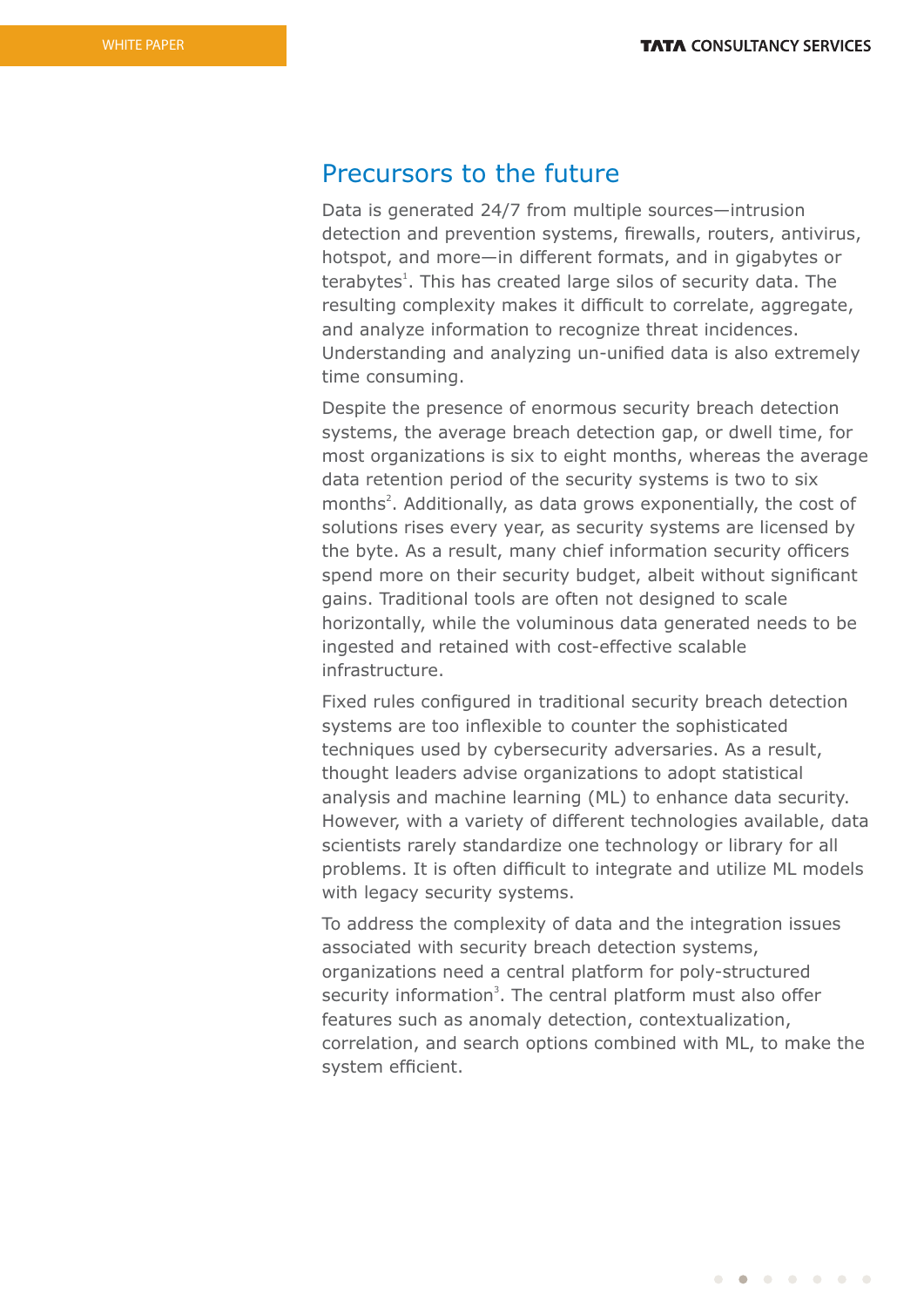### A new security umbrella

The concept of a specialized security data lake is relatively new and best described as kappa architecture<sup>4</sup>.

At its core, a security data lake solution should comprise the following characteristics:

- **n Data source agnostic:** The solution plugs in a wide variety of parsers, such as a grok or Java parser, to unify streaming log events into a standardized flat structure, as is the case in JavaScript object notation (JSON). This ensures that the ML correlation engine and downstream systems can relate or integrate the messages coming from different data points. These JSON files reside in Hadoop distributed file system (HDFS) and the search engines can perform a quick search on the indexed data present in HDFS.
- n **Contextualization:** Further information can be contextualized to make them more relevant to the business. For example, an external IP address is enriched with GeoIP information (latitude/longitude coordinates, city, state, country, etc.) or Host details.
- n **Intelligent behaviour-driven threat detection:** This is based on dynamic rules/probabilities and constant ML.
- Centralized real-time search and UI dashboards: These dashboards index all events and alerts and perform real-time searches.
- **Example 1** Scalability: Big data-enabled distributed platforms ingest and process large volumes of information at high speeds, as required.
- **Retention:** Offload PCAP, firewall, domain name system, windows events, audit log data from the security system, and SIEM to increase retention in a low-cost big data-based commodity infrastructure.
- **n** ML-based predictions: These provide a huge data platform and the technical arm to understand historical context through ML and allows these models to be plugged directly into real-time pipelines.
- **Example 2** Centralized view of threats: Enterprises can view security threats, from organization-wide to individual risk activity, on a single platform.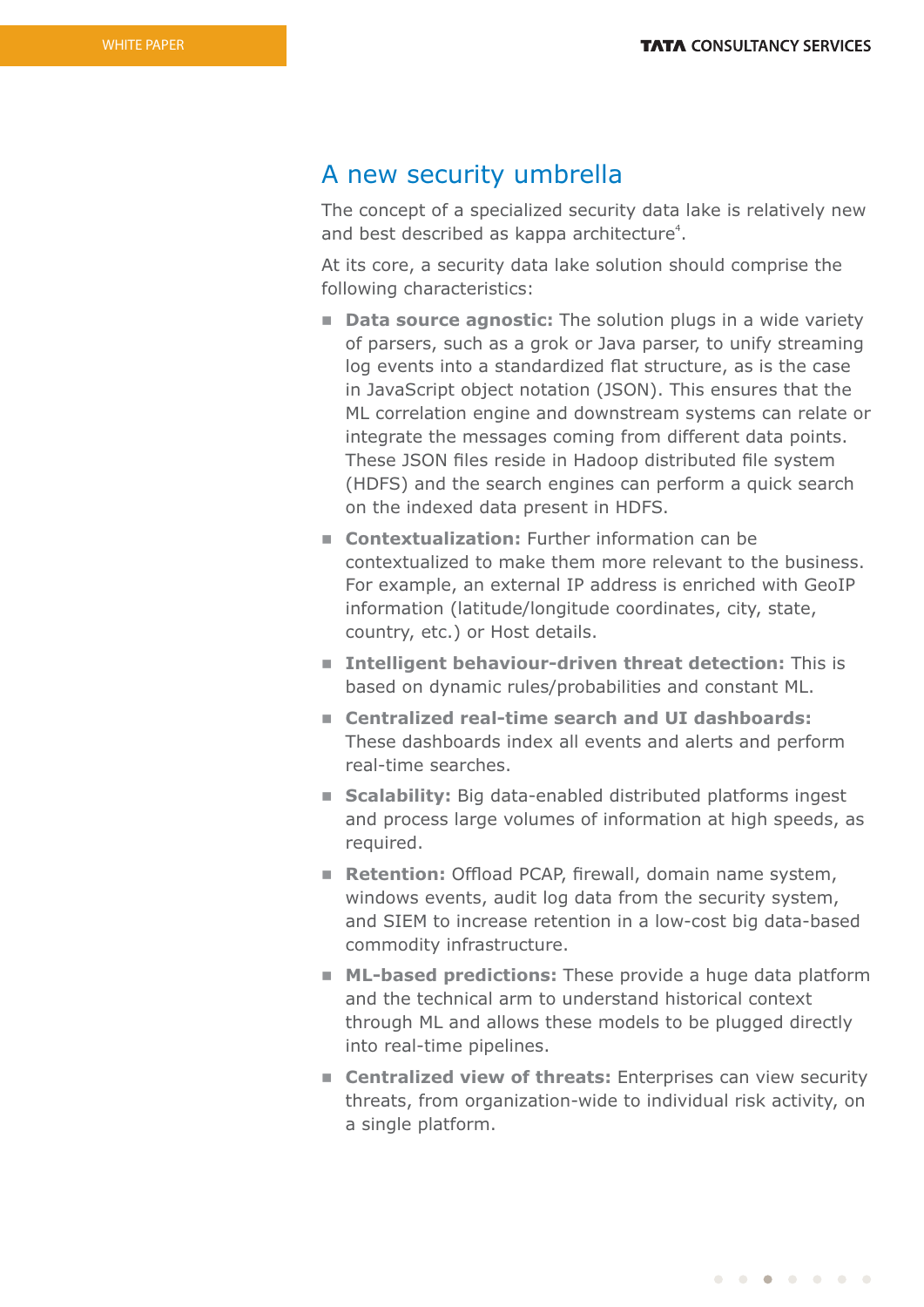

**Figure 1: Big Data-Enabled Security Data Lake Architecture**

## A superior data processing solution

Raw events from telemetry data sources are streamed and published through the publish-subscribe component before parsing. Once the security data lake processing engine parses the raw data into a standardized flat structure, the correlation engine present downstream integrates the different data points.

The engine can parse only some fields of the log file as required by the business. Again, depending on the requirement, the security data lake can parse the telemetry data in three facets: collection-time parsing, batch parsing, and processing-time parsing.

Once the raw security telemetry event has been parsed and normalized, the next step is to enrich the different data elements of the normalized event, as better enrichment provides better context.

Analytical models can be run using the model-as-a-service (MaaS) pattern with the telemetry events flowing in, or telemetry events can be configured, which can initiate alerts based on different criteria. During this step, all enriched and labelled telemetry events are indexed and recorded in Hadoop for long-term storage. Such storage becomes a security data vault within the enterprise and the data can be examined with next-generation analytics.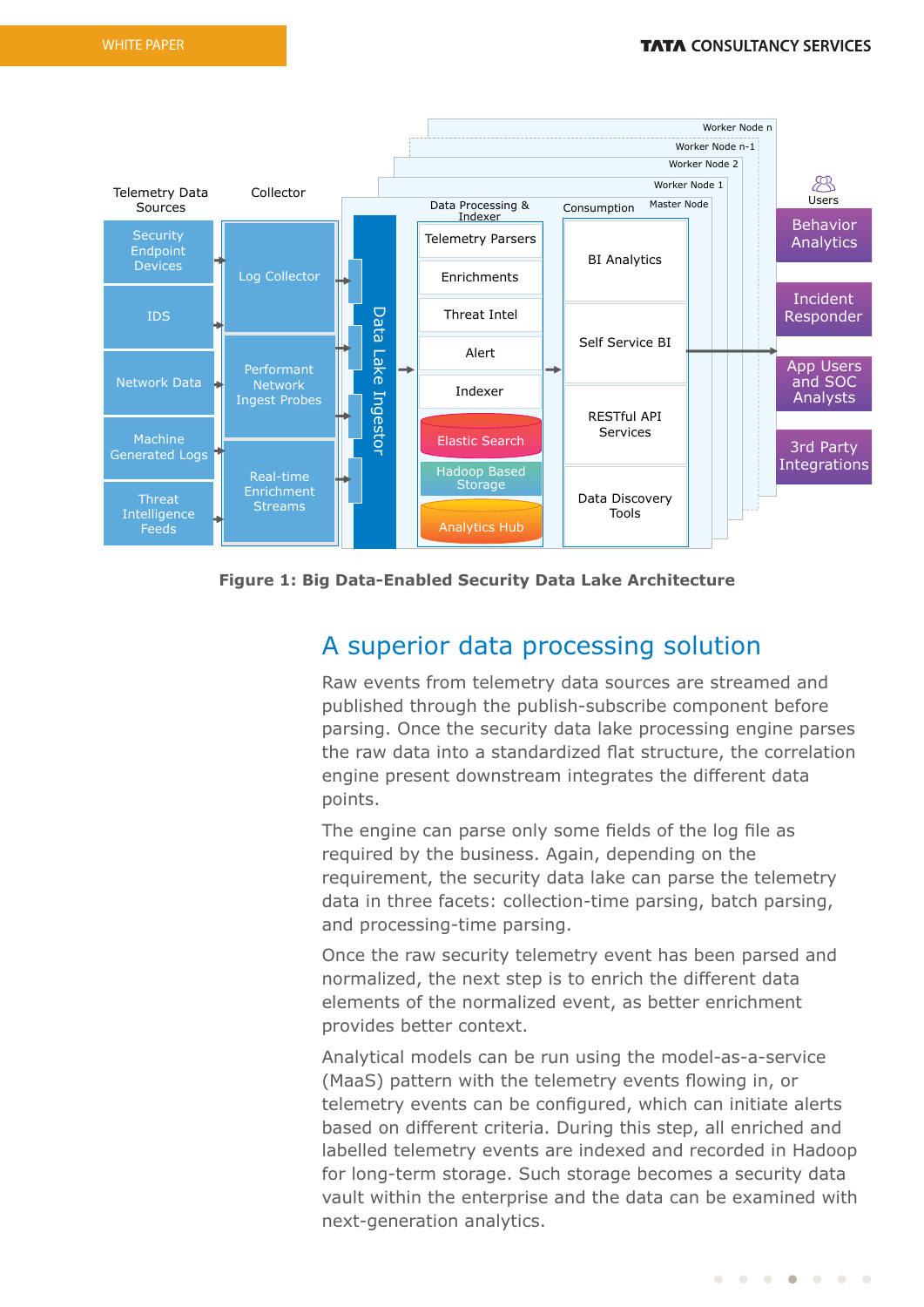There are different ways to access this data: full-text search, querying for slicing and dicing the data, querying data for realtime statistics and correlation, querying for deriving relationships between log records, or querying data for mining. Depending on data access requirements, organizations can also create a sub-storage system for enhanced data access.

Telemetry events stored in HDFS are indexed for elastic search-based configuration. Since data in the security data lake is normalized, enriched, and stored in standardized locations, a relational database layer can be built for business intelligence analytics. For real-time analytics, data can be accessed directly from HDFS or through a columnar database.

Security data lake provides the organization with a platform for real-time search. It also supports interactive dashboards to view alerts and correlate them to granular telemetry events that led to it. Big data-enabled security data lake provides organizations with a comprehensive view of enterprise security risk in a single pane of glass.

## Conclusion

Though big data-based security data lake is a cost-effective and scalable solution, it is unlikely to completely replace traditional SIEM because of the latter's key capabilities such as a mature enrichment framework, an integrated ticketing and case management system, and inbuilt dashboards and reports designed especially for security. Organizations will benefit more if the SIEM is embedded in a data lake strategy. Data collected in the security data lake can be leveraged not only by security teams, but also by other teams within an organization that need to access the same data. Though big data-based security data lake can accurately identify cyberthreats, knowing what data to look for and how to store it are key points to be considered before implementing the solution.

Lastly, a security data lake solution is further beneficial to enterprises when it is offered along with big data<sup>5</sup>, artificial intelligence, and blockchain<sup>6</sup>. Such a suite of solutions can act as silver bullets in the fight against cyberthreats. To illustrate, a big data-based data lake platform can train an AI by providing large volumes of data, while blockchain's immutability, transparency, and decentralization can prevent data from being tampering with<sup>7</sup>.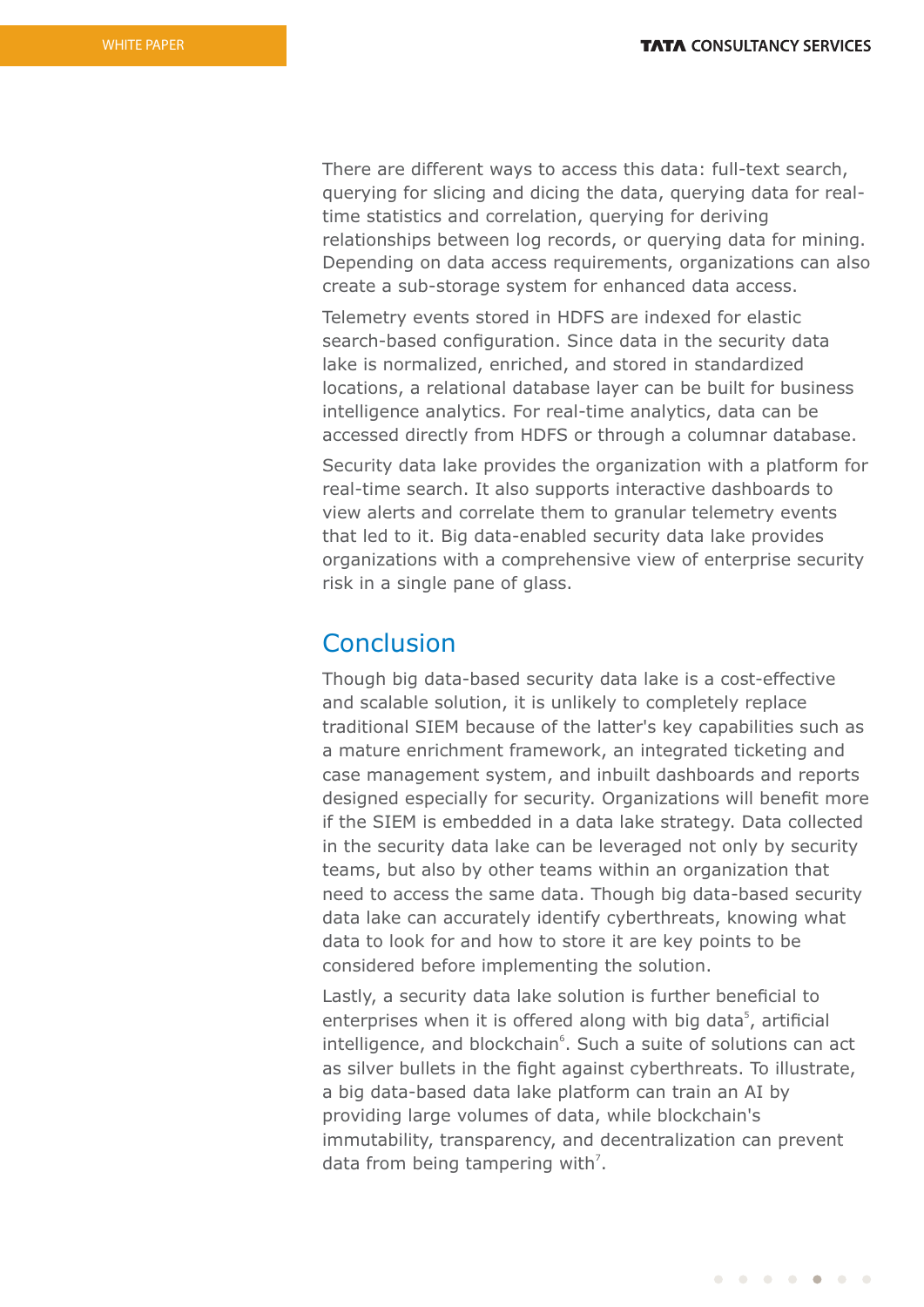## References

- [1] Gartner; Data-Related Issues Feature Among Top 2019 Risks for Internal Audit; November 15, 2018; https://www.gartner.com/smarterwithgartner/datarelated-issues-feature-among-top-2019-risks-for-internal-audit/
- [2] ComputerWeekly.com; Average attacker dwell time nearly six months for EMEA, study shows; April 4, 2018; https://www.computerweekly.com/news/252438158/Average-attacker-dwelltime-nearly-six-months-for-EMEA-study-shows
- [3] Gartner; Why Your Security Data Lake Project Will FAIL!; April 11, 2017; https://blogs.gartner.com/anton-chuvakin/2017/04/11/why-your-security-datalake-project-will-fail/
- [4] Help Net Security; What is a security data lake?; January 30, 2018; https://www.helpnetsecurity.com/2018/01/30/security-data-lake/
- [5] Info Security; Big Data and Cybersecurity Making it Work in Practice; February 2, 2018; https://www.infosecurity-magazine.com/opinions/big-data-workpractice/
- [6] Steel Kiwi; Using Blockchain Technology to Boost Cyber Security; https://steelkiwi.com/blog/using-blockchain-technology-to-boost-cybersecurity/
- [7] Cloud Era Blog; Blockchain-driven Data Marketplaces: A Reference Architecture; May 31, 2018; https://blog.cloudera.com/blockchain-driven-data-marketplacesreference-architecture/